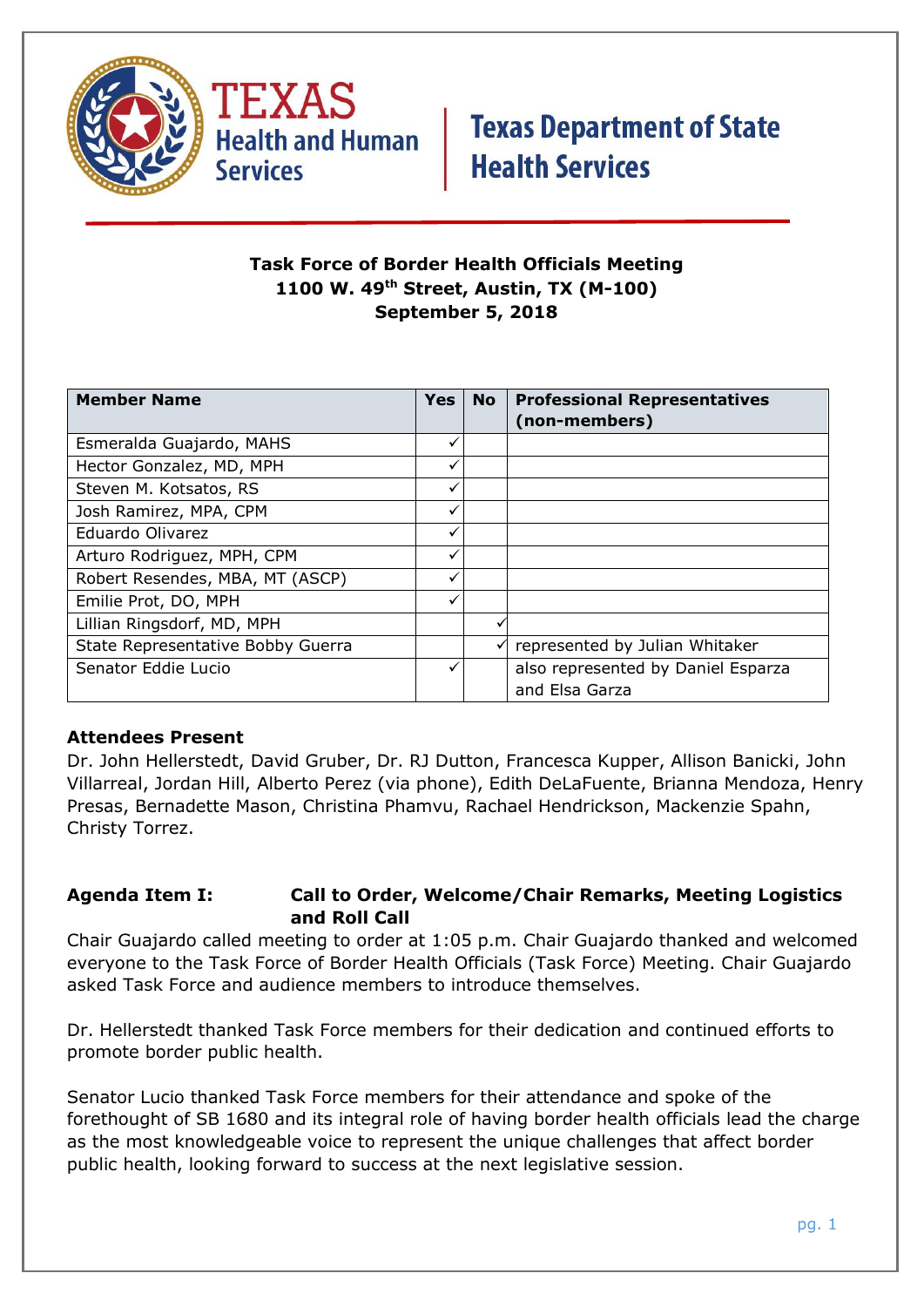

Ms. Kupper completed roll call to confirm a quorum. A quorum was established.

## **Agenda Item II: Approval of June 27-28-18 Meeting Minutes**

Chair Guajardo asked Task Force members to review the June meeting minutes. Robert Resendes referenced minimal corrections that had to be made regarding three corrections, including a dollar figure noted in the minutes. A motion to approve minutes with the corrections mentioned by Mr. Resendes was made by Josh Ramirez and Dr. Hector Gonzalez seconded the motion. Minutes were unanimously approved.

## **Agenda Item III: Discussion of September 1, 2018 Report**

Chair Guajardo introduced Dr. Dutton who reviewed the items addressed in the DSHS September 1<sup>st</sup> Report, which was submitted through Dr. Hellerstedt to the Executive commissioner.

Chair Guajardo thanked Dr. Dutton, John Villarreal and Dr. Hellerstedt for their work on this report. Dr. Dutton also referenced the first draft template of the November  $1<sup>st</sup>$  Report, stating that it was missing recommendations, the most essential component, to be finalized by Task Force Members. He explained that the September  $1<sup>st</sup>$  Report was a DSHS report and that it differed statutorily from the November  $1<sup>st</sup>$  Report, which is a required formal recommendations written by Task Force members.

## **Agenda Item IV: Discussion of proposed recommendations for November 1, 2018 Report**

Chair Guajardo spoke of focusing on finalizing the proposals and asked Dr. Gonzalez to start. He thanked Task Force members for their input and referenced the need for the five workgroups to detail priorities per group.

Dr. Gonzalez referenced the importance of highlighting best practices and enhancing mosquito surveillance capacity locally. He also mentioned the need to educate providers on recognizing the difference between vector-borne or human-related cases (i.e. misdiagnosis of TB with bronchitis – justification for training medical community as well). He continued by referencing the Chronic Disease workgroup having similar challenges regarding heart disease and stroke and the need for self-management education. He also noted the importance improved information exchange and reporting with Mexico, referencing the previous EWIDS Binational Program and cross-reference commonalities across the border.

Chair Guajardo thanked Dr. Gonzalez and wished him well before departing to a family need. She asked Dr. Dutton to expand on three internal recommendations the Task Force could benefit from. He explained how the three internal objectives align with Task Force workgroup priorities and how they coincide with what the Office of Border Public Health (OBPH) efforts.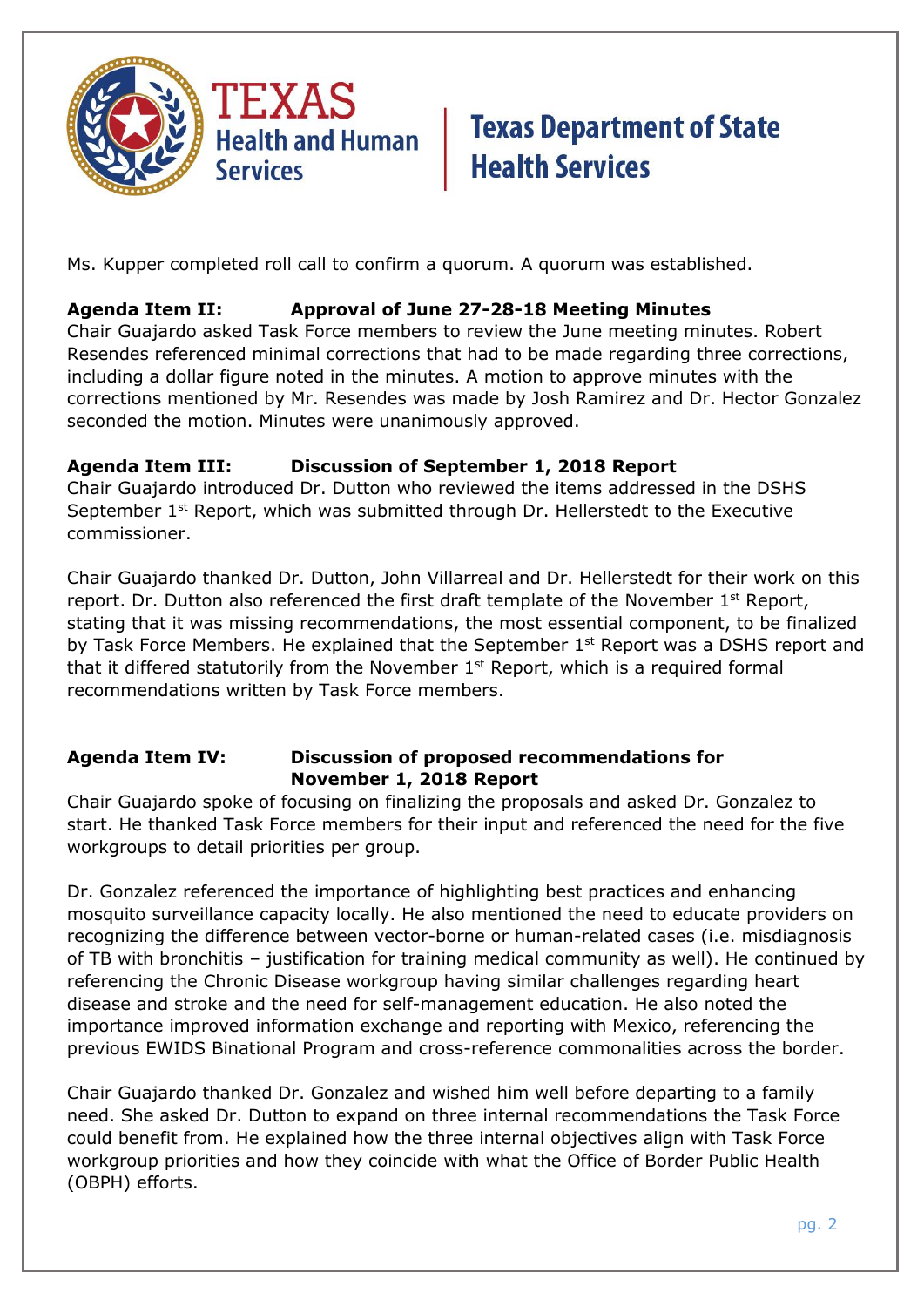

- OBPH may receive funding to expand mosquito surveillance along the border from Brownsville to El Paso with UTRGV and UTEP, which may include support to local public health departments to increase community awareness and education related to mosquito vector control.
- CDC has expanded Border Infectious Disease (BIDS) projects in the past with binational components and there is potential for this to happen to support sister-city binational health councils to establish Binational Epi Surveillance Teams(BESTs) and encourage to binational information exchange.
- OBPH was approved as a Community Health Worker/Promotores Training Center, which addresses Task Force recommendations in support of public health issues. This also includes an opportunity with the Supplemental Nutrition Assistance Program (SNAP Ed) supporting prevention, nutrition and physical activity projects along the border, which align with programs such as "Tu Salud Si Cuenta."
	- Task Force members discussed BIDS and agreed it was a good concept but had stringent requirements that were too labor-intensive when compared to funding allocation but that new leadership might prove helpful.
	- $\circ$  Dr. Dutton explained that the BIDS Program used to be quite restrictive but now has more flexibility and could include a binational component to improve local public health needs. Mr. Olivarez agreed the infrastructure for BIDS improved, especially with the inclusion of UTRGV, UTEP and Texas A&M.
	- $\circ$  Mr. Rodriguez concurred but challenged with the thought of not confusing infrastructure verses capacity of LHDs and referenced recent Rider 33 as a high priority and the lack of definition for LHDs and the difference between LHD definition and capacity as future agenda item 4. Task Force members discussed the issue and decided to reference this subject at a later time. Chair Guajardo called for a motion to address the issue. Dr. Prot called for a motion to address the definition vs. capacity, gaps in services and fiscal impacts as it relates to Task Force Recommendations and it was seconded by Mr. Olivarez.
	- o Chair Guajardo mentioned her support of the OBPH Training Center. Mr. Resendes expressed the Training Center be mobile and community-focused and expressed the issue of tele-health. Dr. Dutton agreed and referenced CHW Advisory Committee as a resource to further discuss CHW-related issues.

Senator Lucio referenced the importance of public health and the immigration issue handled in a positive light. Mr. Olivarez acknowledged that a state-wide dialogue be established to focus on the public health and security aspect of immigration as part of national security. Senator Lucio mentioned that this Task Force can address this issue as a statewide issue, focusing on immigration health, especially when they come in contact with Texas residents.

Mr. Olivarez recommended that Task Force concentrate on short-term recommendations that can be accomplished within one year.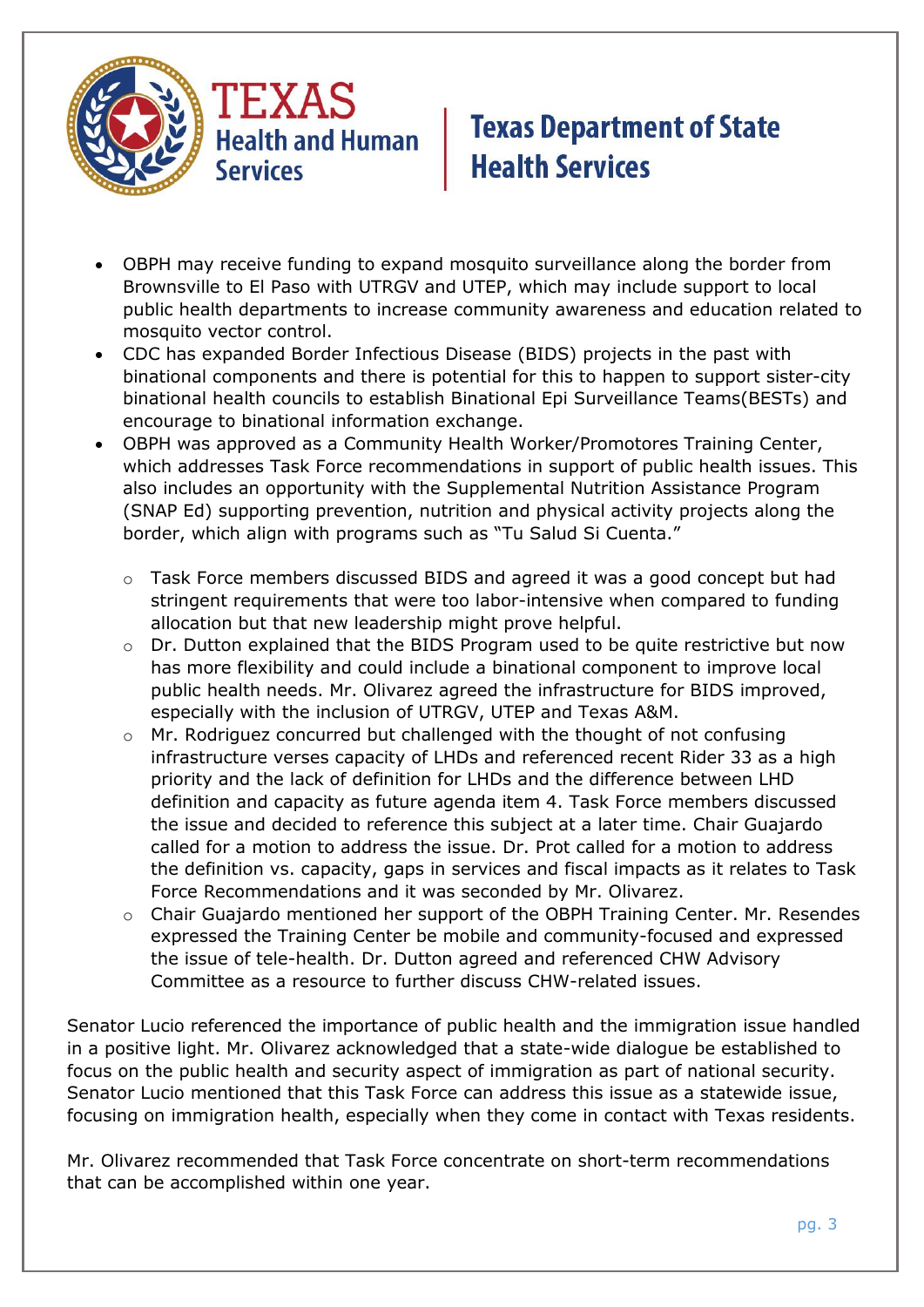

Dr. Prot mentioned a recent conference focusing on teen pregnancy, family planning, cultural competency and other related issues with local stakeholders and trainers. Chair Guajardo acknowledged its success. Mr. Olivarez suggested that the Task Force document this conference as an outcome with the recommendation that this type of conference continue to take place along the border with CMUs for future prevention of common illnesses, prevention of teen pregnancies and other public health, since it was funded by OBPH. Mr. Rodriguez agreed and asked for it to continue with the notion of increasing skill set and capacity in border communities relating to performance measures and outcomes. Chair Guajardo agreed to incorporate into recommendations.

## **Agenda Item V: Break**

The break was taken at 2:42pm and the meeting reconvened at 3:00pm.

#### **Agenda Item VI: Convene first two workgroups to prioritize recommendations and produce discussion narratives**

Ms. Kupper provided instructions and referenced the Recommendations Template. Task Force members should detail one or two priorities from previous recommendation topics and the differences between short/long-term recommendations. Workgroups broke out into groups to discuss recommendations and narratives.

Chair Guajardo stated that Border Health Infrastructure Workgroup reported that they had three recommendations while the Communicable Diseases Workgroup reported on two recommendations. Environmental Health and Chronic Diseases Workgroups met to initiate recommendations and continue with reporting tomorrow with presentations from each group.

The meeting reconvened at 4:48pm to continue with Public Comment.

### **Agenda Item VII: Public Comment**

Christy Torres, a Yale University graduate student expressed that the Task Force Meeting was an eye-opening experience. She was excited to see the process unfold as a path to possible legislation. She recommended that special emphasis be given to the education piece on binational transparency and the incorporation of disease management with providers so that they have some engagement with community members to enrich the health of the clinics and communities on the border.

### **Agenda Item VIII: Adjourn/Thank you**

Chair Guajardo adjourned the meeting at 4:53pm. and announced that members would reconvene tomorrow at 8:30 am.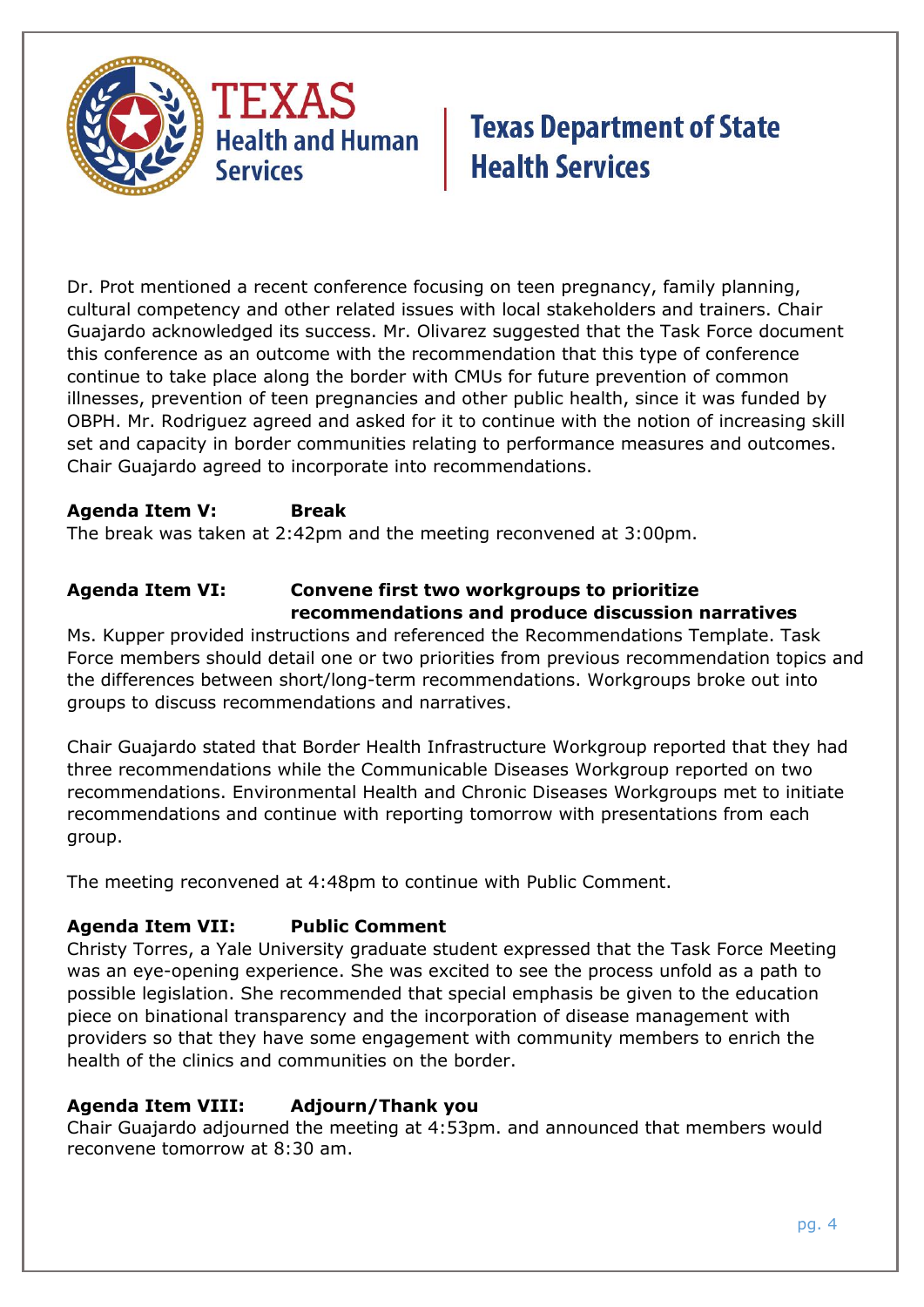



## **Task Force of Border Health Officials Meeting 1100 W. 49th Street, Austin, TX (M-100) Thursday, September 6, 2018**

| <b>Member Name</b>                | <b>Yes</b> | <b>No</b> | <b>Professional Representatives</b> |
|-----------------------------------|------------|-----------|-------------------------------------|
|                                   |            |           | (non-members)                       |
| Esmeralda Guajardo, MAHS          |            |           |                                     |
| Hector Gonzalez, MD, MPH          | ✓          |           |                                     |
| Steven M. Kotsatos, RS            |            |           |                                     |
| Josh Ramirez, MPA, CPM            |            |           |                                     |
| Eduardo Olivarez                  | ✓          |           |                                     |
| Arturo Rodriguez, MPH, CPM        |            |           |                                     |
| Robert Resendes, MBA, MT (ASCP)   |            |           |                                     |
| Emilie Prot, DO, MPH              | ✓          |           |                                     |
| Lillian Ringsdorf, MD, MPH        |            |           |                                     |
| State Representative Bobby Guerra |            | ✓         | Represented by Julian Whitacre      |
| Senator Eddie Lucio               |            | ✓         | Represented by Daniel Esparza and   |
|                                   |            |           | Elsa Garza                          |

### **Attendees Present**

Dr. Hellerstedt, David Gruber, Dr. RJ Dutton, Francesca Kupper, Allison Banicki, John Villarreal, Edith DeLaFuente, Gilberto Cedillo, Brianna Mendoza, Bernadette Mason, Henry Presas, Christina Phamvu, Racheal Hendrickson.

**Agenda Item I: Call to Order, Chair Remarks, Meeting Logistics and Roll Call** Chair Guajardo called the meeting to order at 8:43 a.m. and thanked and welcomed everyone to the Task Force of Border Health Officials (Task Force) Meeting. She stated that there was still much work to be done and that each group should revise their recommendations to ensure they're consistent with the original problem statements to reflect the work done by the Task Force throughout the year.

Chair Guajardo asked Mr. Daniel Esparza share some insight on the process and apologized for Senator Lucio's absence. He spoke of Senator Lucio's legislative intent for the Task Force to advise the Commissioner of Health on everyday problems and challenges among border public health issues, concentrating on the scope of problems and solutions that can lead to policy change/creation.

Chair Guajardo asked Task Force members to revise recommendations to be consistent with problem statements. Mr. Rodriguez asked that Task Force members consider the work of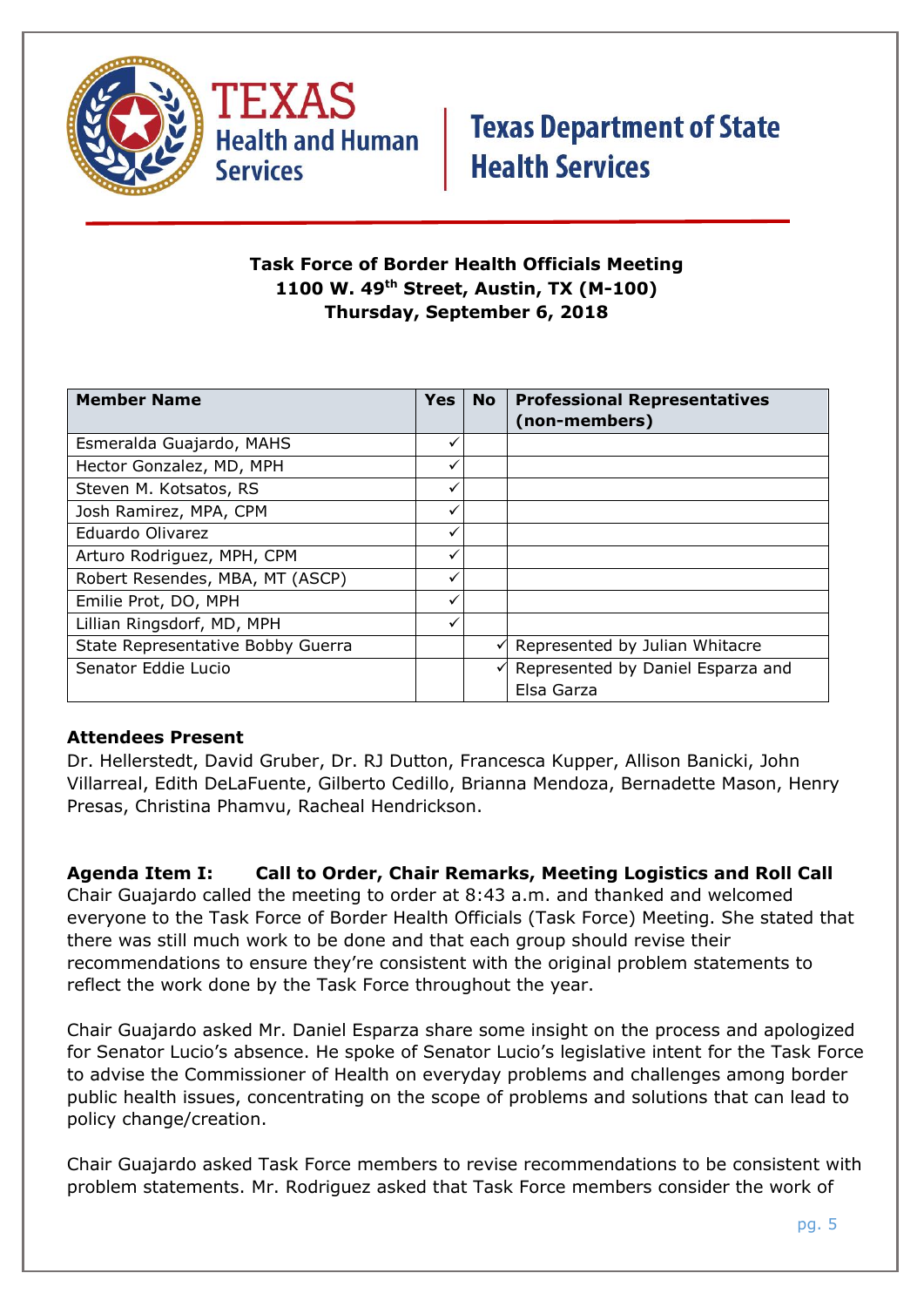

other advisory committees. Mr. Esparza concurred but asked that Task Force Members do so with the thought of ensuring that work produced reflect unique, day-to-day border public health challenges, which might differ from non-border regions. Ms. Kupper conducted the roll call and ensured a quorum was established.

Chair Guajardo asked if Dr. Hellerstedt wanted to share any comments. Dr. Hellerstedt thanked Task Force members for their participation, acknowledging that Task Force work was very important. He agreed that Task Force members address public health challenges specific to the border and looked forward to receiving the November  $1<sup>st</sup>$  Report, which includes Task Force recommendations.

## **Agenda Item II: Convene last three workgroups to prioritize recommendations and produce discussion narratives**

Chair Guajardo asked Ms. Kupper to address work related to draft recommendations and asked Task Force to prioritize the recommendations and pick one or two topics to concentrate on and write a narrative that coincides with the recommendations, based on problem statements. She explained that workgroups that met yesterday, revise their recommendations accordingly, specifying that DSHS staff can't write the recommendations and narrative discussions that accompany the recommendations.

Dr. Hellerstedt agreed with Ms. Kupper's comments and stated that Task Force recommendations be the voice of the Task Force. Chair Guajardo agreed and asked workgroups to continue working on recommendations, based on scope of problem statements. Task Force members were asked to share their input on how to move forward. Task Force members asked clarifying questions shared views and regarding recommendations/problem statements regarding their respective workgroups. Much of the conversation dealt with lab capacity as part of the Infrastructure Workgroup, including conducting a lab assessment and working with local partners to improve lab capacity border-wide.

Chair Guajardo, acknowledged Task Force Members input and agreed to have the Infrastructure and Maternal Child-health workgroups meet first, with potential for other members to finalize other recommendations. Chair Guajardo had the Workgroups commence at 9:40am.

## **Agenda Item III: Lunch Break**

### **Agenda Item IV: Final review of proposed recommendations**

Task Force members met in groups and reconvened at 11:57 am. Chair Guajardo asked if all Task Force members were available to meet on September 21, 2018 with the possibility of an abbreviated teleconference meeting on October 1, 2018 if needed. The October 31- November 1, 2018 meetings were cancelled.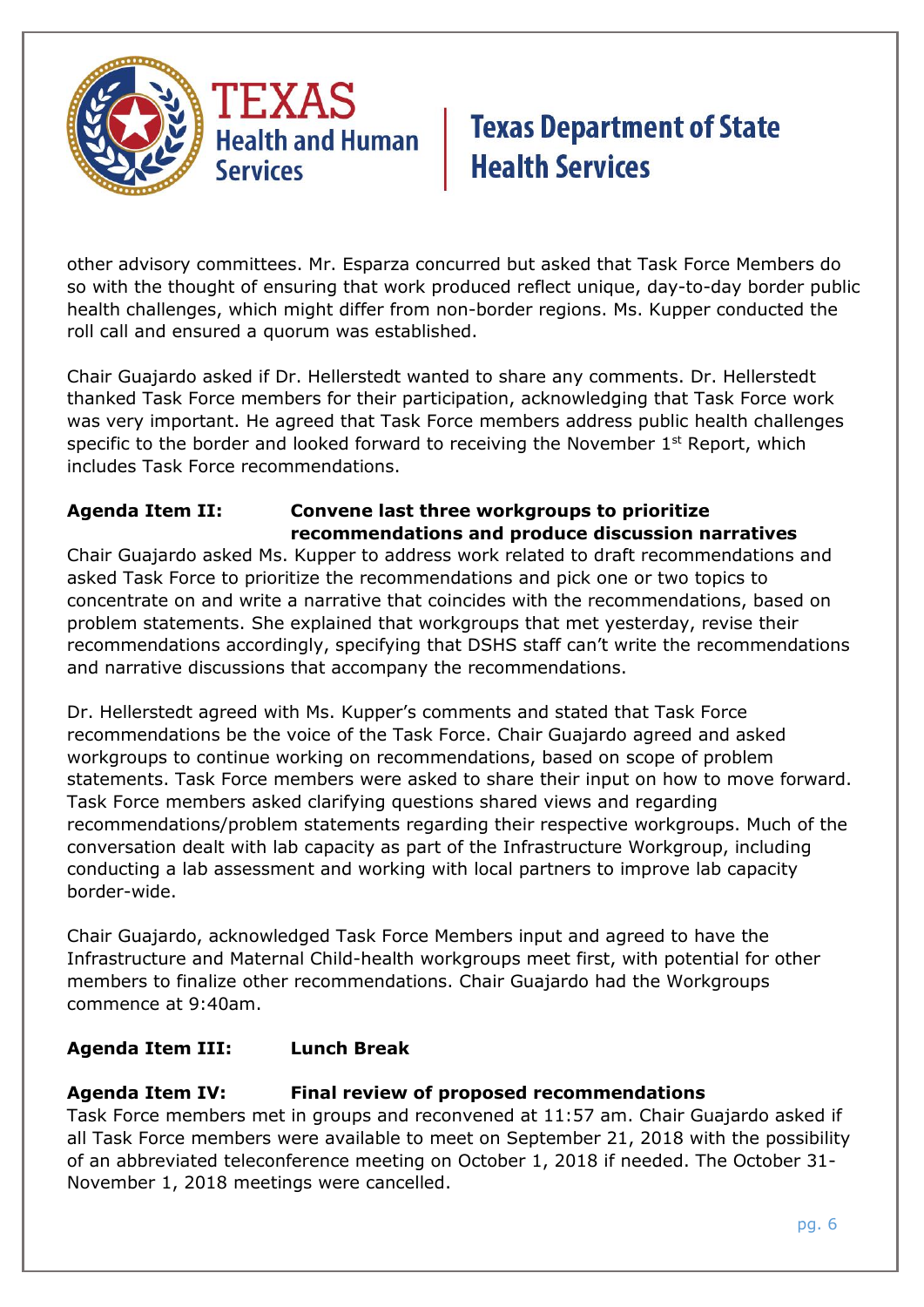

#### Maternal Child-health Workgroup

Dr. Ringsdorf mentioned that the group's effort to narrow the focus to short-term priority goals resulted in leaving out the funding flexibility portion of the original problem statement, since it was being addressed by the Infrastructure Workgroup and was a general need related to all workgroup topics. Credible data presently exists regarding teen pregnancy and repeat teen pregnancy in border regions. Therefore, the revised problem statement will be edited.

The recommendations will include:

- Issues of empowerment for teens to have more autonomy over their own reproductive healthcare to avoid pregnancies, repeat pregnancies and family planning.
- A public health representative should be involved with School Teen Advisory Councils.
- Funding should be considered for the development of teen advisory boards.
- The Task Force should serve as a Teen Advisory Committee for OBPH's CHW Training Center to address disparities along the border, highlighting the South Texas Summit that took place recently to ensure this training continues in border communities with educational assistance and healthcare navigation to address disparities along the border.

Task Force members shared comments regarding the Maternal Child-health recommendations. Mr. Esparza mentioned that giving minors autonomy regarding their own healthcare is existing law with exception of family planning. Dr. Ringsdorf stated she would edit the recommendations and problem statements associated with this workgroup.

#### Communicable Diseases Workgroup

Dr. Prot mentioned the slight edits to the original recommendations and problem statements. She covered issues that target border populations that are underserved, underinsured or not insured and incorporating response teams to address border health disparities.

The recommendations will include:

- Training opportunities to CEUs to include healthcare providers and potential funding to address public health issues, such as Tuberculosis, STDs including HIV, Hepatitis C and immunizations issues.
- Incorporating deployment/response teams to address border health disparities, such as TB, HIV/STDs and other infectious diseases.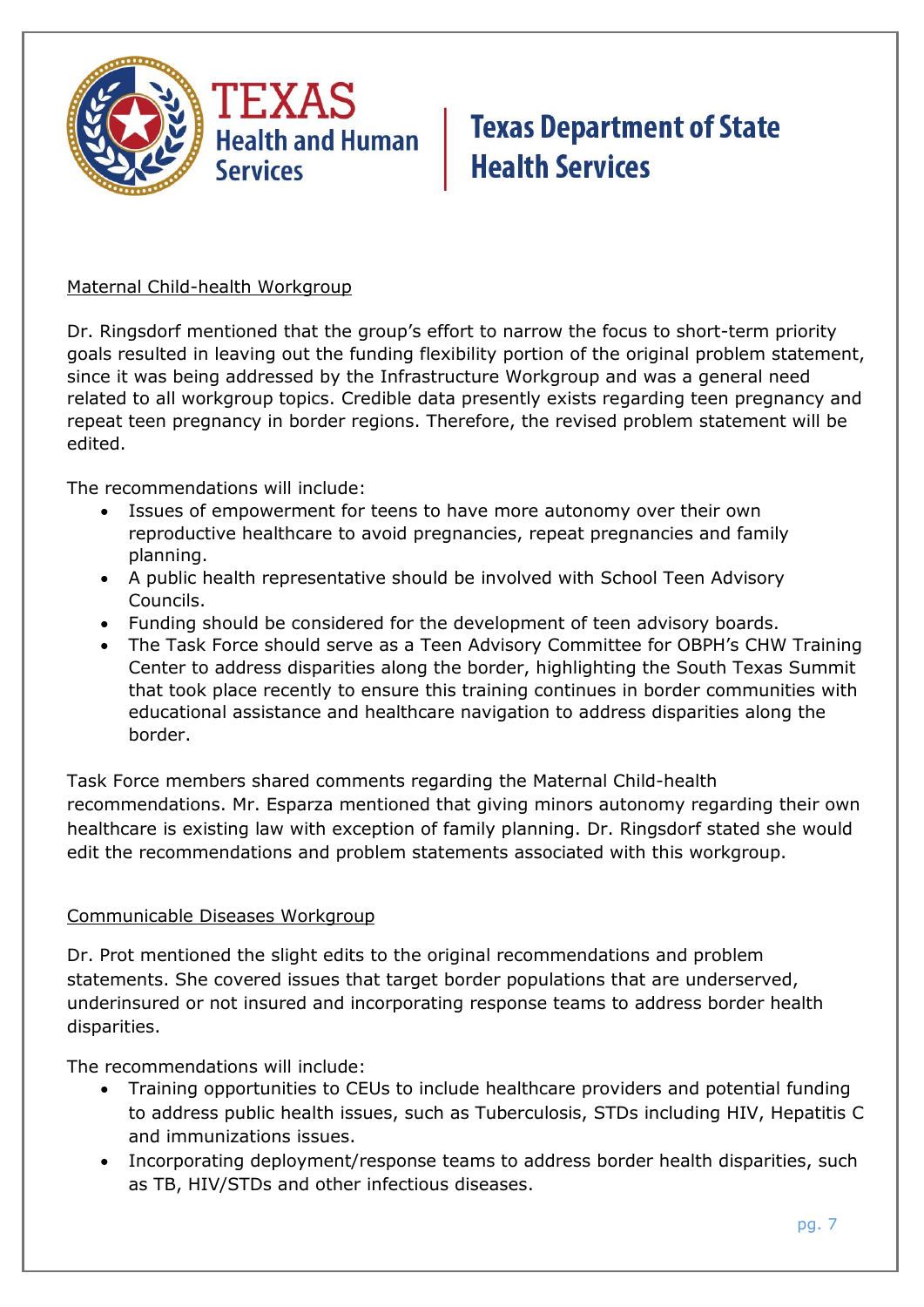

Healthcare system data reporting and navigation.

Task force members shared comments including how the strike/response teams can assist with emergency management and public health response teams that target diseases that are more prevalent in the border region with educational components for providers as well. The issue of health department inclusion was also covered regarding misdiagnosis of infectious diseases prior to discharging.

### Chronic Diseases Workgroup

Dr. Prot clarified that the recommendations for this workgroup will largely remain the same with edits to highlight short-term recommendations. The rest of the original recommendation will remain in force but is associated with long-term goals, including the prevention of chronic disease along the border region. The recommendation will also address community programs within schools.

The recommendations will include:

- Collaboration with agencies to expand services referencing the CHW/Promotores model and contain academic and community partnerships to improve public health.
- Educational and nutritional concepts to address diabetes, hypertension and obesity.
- Improved data reporting at local level, understand the scope of border-related chronic disease to address issues and develop evidence-based curricula to work with schools, communities and healthcare providers.

Task Force members expressed the possibility of adding language regarding the uniqueness of border-centric issues, such as daily binational travel and drug-resistant diseases experienced in border communities. Discussions of addressing gaps of qualified, technical staffing and prospective partnerships with academic institutions regarding border-centric chronic disease.

### Border Public Health Infrastructure Workgroup

Mr. Olivarez mentioned that the twelve topics will be abbreviated but still be captured in the newly revised recommendations with a focus on security, transmigration, surveillance and lab capacity.

The recommendations will include:

- Assessment of surveillance and lab capacity in border regions with subtopics to review epidemiological staffing based on caseload and proportion- and populationbased capacity.
- Partnerships with higher education institutions to improve lab testing, capability and capacity.